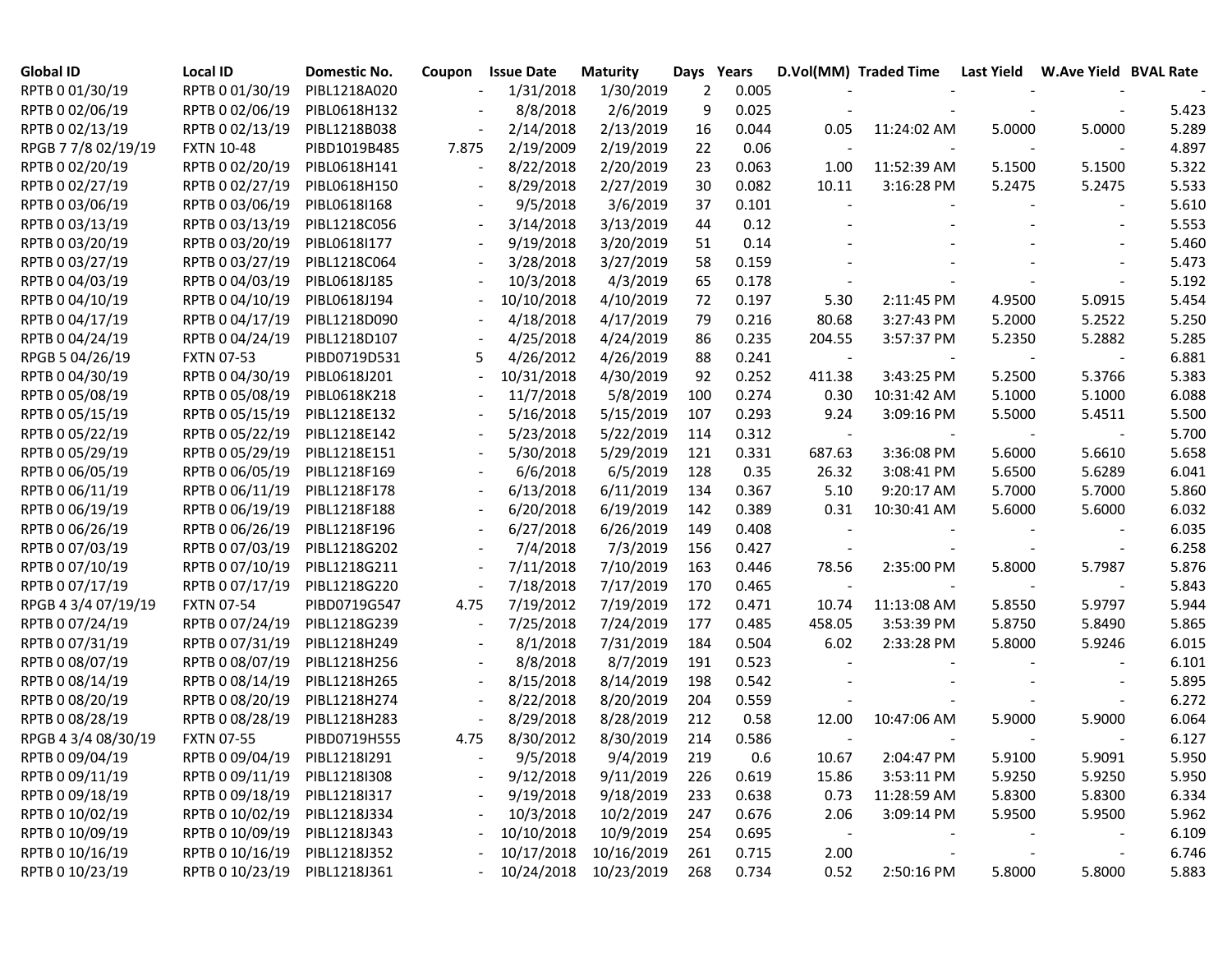| <b>Global ID</b>     | Local ID          | Domestic No. | Coupon | <b>Issue Date</b> | <b>Maturity</b> | Days Years |       |                          | D.Vol(MM) Traded Time | Last Yield | W.Ave Yield BVAL Rate |       |
|----------------------|-------------------|--------------|--------|-------------------|-----------------|------------|-------|--------------------------|-----------------------|------------|-----------------------|-------|
| RPTB 0 10/30/19      | RPTB 0 10/30/19   | PIBL1218J370 |        | 10/31/2018        | 10/30/2019      | 275        | 0.753 |                          |                       |            |                       | 5.950 |
| RPTB 0 11/06/19      | RPTB 0 11/06/19   | PIBL1218K387 |        | 11/7/2018         | 11/6/2019       | 282        | 0.772 | 261.67                   | 3:25:55 PM            | 5.8750     | 5.9451                | 5.968 |
| RPTB 0 11/13/19      | RPTB 0 11/13/19   | PIBL1218K396 |        | 11/14/2018        | 11/13/2019      | 289        | 0.791 |                          |                       |            |                       | 6.011 |
| RPTB 0 11/20/19      | RPTB 0 11/20/19   | PIBL1218K403 |        | 11/21/2018        | 11/20/2019      | 296        | 0.81  |                          |                       |            |                       | 5.968 |
| RPGB 37/8 11/22/19   | <b>FXTN 07-56</b> | PIBD0719K560 | 3.875  | 11/22/2012        | 11/22/2019      | 298        | 0.816 | 270.34                   | 3:49:28 PM            | 6.0000     | 6.0034                | 6.015 |
| RPTB 0 11/27/19      | RPTB 0 11/27/19   | PIBL1218K412 |        | 11/28/2018        | 11/27/2019      | 303        | 0.83  |                          |                       |            |                       | 6.146 |
| RPTB 0 12/04/19      | RPTB 0 12/04/19   | PIBL1218L420 |        | 12/5/2018         | 12/4/2019       | 310        | 0.849 | 104.00                   | 3:23:24 PM            | 5.9500     | 5.9485                | 5.938 |
| RPTB 0 12/11/19      | RPTB 0 12/11/19   | PIBL1218L439 |        | 12/12/2018        | 12/11/2019      | 317        | 0.868 | 3.36                     | 2:15:49 PM            | 6.0000     | 5.9768                | 6.000 |
| RPTB 0 01/08/20      | RPTB 0 01/08/20   | PIBL1219A019 |        | 1/9/2019          | 1/8/2020        | 345        | 0.945 |                          |                       |            |                       | 6.046 |
| RPGB 3 3/8 01/12/20  | <b>FXTN 03-22</b> | PIBD0320A229 | 3.375  | 1/12/2017         | 1/12/2020       | 349        | 0.956 |                          |                       |            |                       | 6.087 |
| RPTB 0 01/15/20      | RPTB 0 01/15/20   | PIBL1219A028 |        | 1/16/2019         | 1/15/2020       | 352        | 0.964 |                          |                       |            |                       | 6.071 |
| RPTB 0 01/22/20      | RPTB 0 01/22/20   | PIBL1219A037 |        | 1/23/2019         | 1/22/2020       | 359        | 0.983 | 376.17                   | 3:55:27 PM            | 5.9850     | 5.9788                | 5.975 |
| RPGB 7 3/4 02/18/20  | <b>FXTN 10-50</b> | PIBD1020B508 | 7.75   | 2/18/2010         | 2/18/2020       | 386        | 1.057 | $\overline{\phantom{a}}$ |                       |            |                       | 6.199 |
| RPGB 4 1/4 04/11/20  | RTB 03-08         | PIID0320D087 | 4.25   | 4/11/2017         | 4/11/2020       | 439        | 1.202 | 33.09                    | 2:22:11 PM            | 6.1250     | 6.0533                | 6.126 |
| RPGB 7 1/4 08/19/20  | RTB 10-01         | PIID1020H015 | 7.25   | 8/19/2010         | 8/19/2020       | 569        | 1.558 | $\sim$                   |                       |            |                       | 6.183 |
| RPGB 3 3/8 08/20/20  | <b>FXTN 05-73</b> | PIBD0520H735 | 3.375  | 8/20/2015         | 8/20/2020       | 570        | 1.561 | 1.80                     | 2:40:54 PM            | 6.1000     | 6.1542                | 6.190 |
| RPGB 6 1/8 09/16/20  | <b>FXTN 10-51</b> | PIBD1020I510 | 6.125  | 9/16/2010         | 9/16/2020       | 597        | 1.635 | 6.50                     | 11:34:40 AM           | 6.2750     | 6.2750                | 6.273 |
| RPGB 5 7/8 12/16/20  | <b>FXTN 10-52</b> | PIBD1020L525 | 5.875  | 12/16/2010        | 12/16/2020      | 688        | 1.884 |                          |                       |            |                       | 6.438 |
| RPGB 4 1/4 01/25/21  | <b>FXTN 03-23</b> | PIBD0321A236 | 4.25   | 1/25/2018         | 1/25/2021       | 728        | 1.993 | 1250.00                  | 3:19:38 PM            | 6.1500     | 6.1532                | 6.159 |
| RPGB 7 3/8 03/03/21  | RTB 10-02         | PIID1021C027 | 7.375  | 3/3/2011          | 3/3/2021        | 765        | 2.094 | 1.00                     | 2:02:38 PM            | 6.2250     | 6.2250                | 6.068 |
| RPGB 3 1/2 03/20/21  | <b>FXTN 07-57</b> | PIBD0721C574 | 3.5    | 3/20/2014         | 3/20/2021       | 782        | 2.141 | 1.77                     | 11:37:21 AM           | 6.2000     | 6.2175                | 6.224 |
| RPGB 6 1/2 04/28/21  | <b>FXTN 10-53</b> | PIBD1021D531 | 6.5    | 4/28/2011         | 4/28/2021       | 821        | 2.248 | $\sim$                   |                       |            |                       | 6.450 |
| RPGB 4 7/8 06/13/21  | RTB 03-09         | PIID0321F092 | 4.875  | 6/13/2018         | 6/13/2021       | 867        | 2.374 | 6.85                     | 3:43:05 PM            | 6.1800     | 6.1417                | 6.187 |
| RPGB 5 3/4 10/20/21  | RTB 10-03         | PIID1021J039 | 5.75   | 10/20/2011        | 10/20/2021      | 996        | 2.727 |                          |                       |            |                       | 6.154 |
| RPGB 5 3/4 11/24/21  | <b>FXTN 10-55</b> | PIBD1021K551 | 5.75   | 11/24/2011        | 11/24/2021      | 1031       | 2.823 |                          |                       |            |                       | 6.336 |
| RPGB 63/8 01/19/22   | <b>FXTN 10-54</b> | PIBD1022G545 | 6.375  | 7/19/2011         | 1/19/2022       | 1087       | 2.976 |                          |                       |            |                       | 6.237 |
| RPGB 4 01/26/22      | <b>FXTN 05-74</b> | PIBD0522A747 | 4      | 1/26/2017         | 1/26/2022       | 1094       | 2.995 | 12.82                    | 11:35:42 AM           | 6.2200     | 6.2117                | 6.276 |
| RPGB 15 03/14/22     | <b>FXTN 20-02</b> | PIBD2022C021 | 15     | 3/14/2002         | 3/14/2022       | 1141       | 3.124 |                          |                       |            |                       | 5.735 |
| RPGB 4 7/8 08/02/22  | <b>FXTN 10-56</b> | PIBD1022H562 | 4.875  | 8/2/2012          | 8/2/2022        | 1282       | 3.51  |                          |                       |            |                       | 6.517 |
| RPGB 4 3/4 09/13/22  | <b>FXTN 10-57</b> | PIBD1022I570 | 4.75   | 9/13/2012         | 9/13/2022 1324  |            | 3.625 |                          |                       |            |                       | 6.428 |
| RPGB 12 3/4 10/17/22 | <b>FXTN 20-03</b> | PIBD2022J033 | 12.75  | 10/17/2002        | 10/17/2022 1358 |            | 3.718 |                          |                       |            |                       | 6.335 |
| RPGB 4 5/8 12/04/22  | RTB 05-11         | PIID0522L114 | 4.625  | 12/4/2017         | 12/4/2022 1406  |            | 3.849 | 56.51                    | 3:48:59 PM            | 6.2000     | 6.1760                | 6.199 |
| RPGB 4 12/06/22      | <b>FXTN 10-58</b> | PIBD1022L585 | 4      | 12/6/2012         | 12/6/2022 1408  |            | 3.855 |                          |                       |            |                       | 6.321 |
| RPGB 13 02/20/23     | <b>FXTN 20-04</b> | PIBD2023B048 | 13     | 2/20/2003         | 2/20/2023 1484  |            | 4.063 |                          |                       |            |                       | 6.356 |
| RPGB 5 1/2 03/08/23  | <b>FXTN 05-75</b> | PIBD0523C752 | 5.5    | 3/8/2018          | 3/8/2023 1500   |            | 4.107 | 933.39                   | 3:58:17 PM            | 6.2300     | 6.2338                | 6.242 |
| RPGB 3 1/2 04/21/23  | <b>FXTN 07-58</b> | PIBD0723D588 | 3.5    | 4/21/2016         | 4/21/2023 1544  |            | 4.227 |                          |                       |            |                       | 6.284 |
| RPGB 11 7/8 05/29/23 | <b>FXTN 20-05</b> | PIBD2023E054 | 11.875 | 5/29/2003         | 5/29/2023 1582  |            | 4.331 |                          |                       |            |                       | 6.437 |
| RPGB 3 1/4 08/15/23  | RTB 10-04         | PIID1023H046 | 3.25   | 8/15/2013         | 8/15/2023 1660  |            | 4.545 | 7.75                     | 3:51:59 PM            | 6.5500     | 6.4113                | 6.359 |
| RPGB 11 3/8 10/23/23 | <b>FXTN 20-06</b> | PIBD2023J068 | 11.375 | 10/23/2003        | 10/23/2023 1729 |            | 4.734 | $\sim 100$               |                       |            |                       | 6.355 |
| RPGB 4 1/2 04/20/24  | <b>FXTN 07-59</b> | PIBD0724D595 | 4.5    | 4/20/2017         | 4/20/2024 1909  |            | 5.227 | 23.31                    | 3:23:33 PM            | 6.2800     | 6.2800                | 6.389 |
| RPGB 12 3/8 06/03/24 | <b>FXTN 20-07</b> | PIBD2024F075 | 12.375 | 6/3/2004          | 6/3/2024 1953   |            | 5.347 |                          |                       |            |                       | 6.274 |
| RPGB 12 7/8 08/05/24 | <b>FXTN 20-08</b> | PIBD2024H086 | 12.875 | 8/5/2004          | 8/5/2024 2016   |            | 5.52  |                          |                       |            |                       | 6.375 |